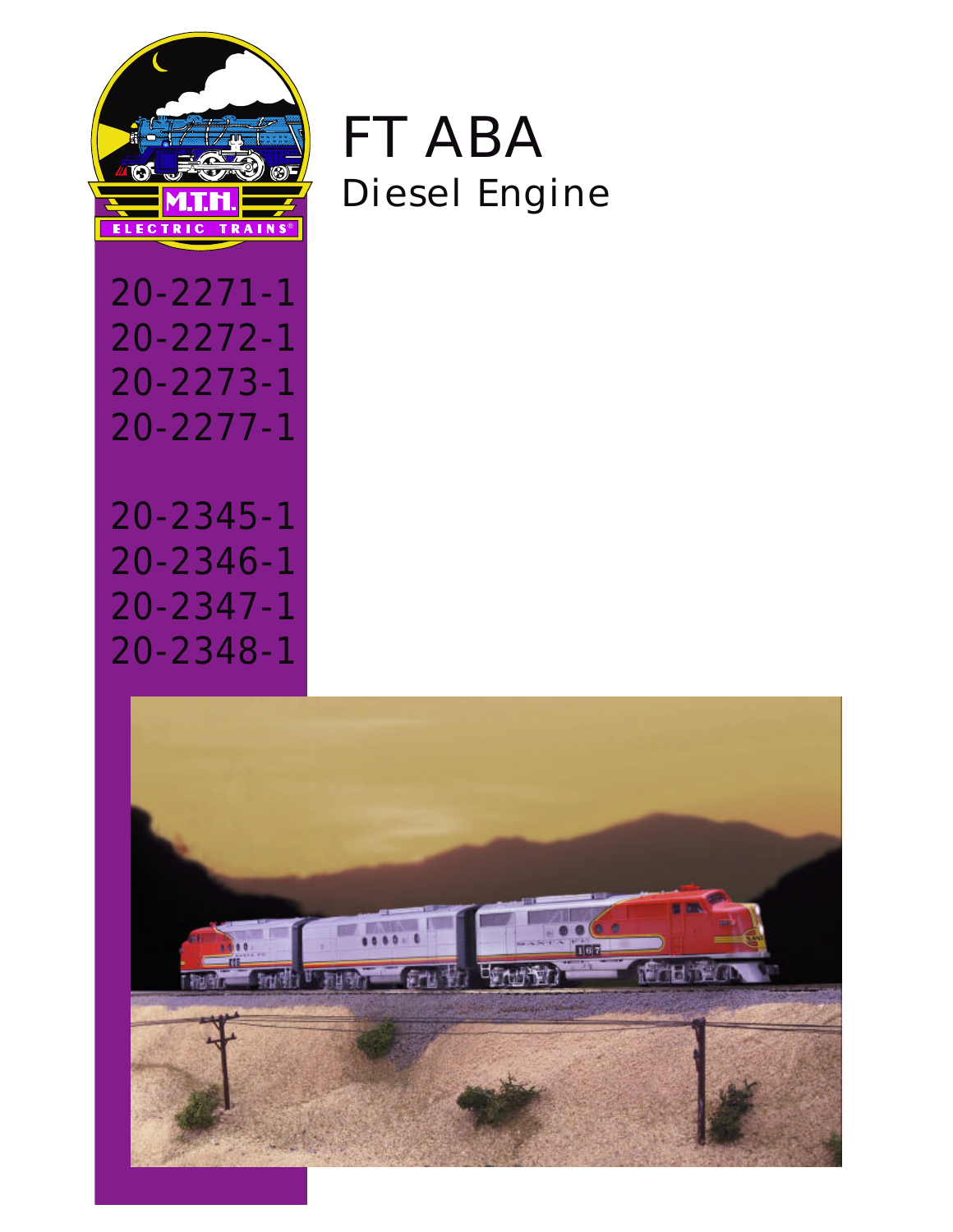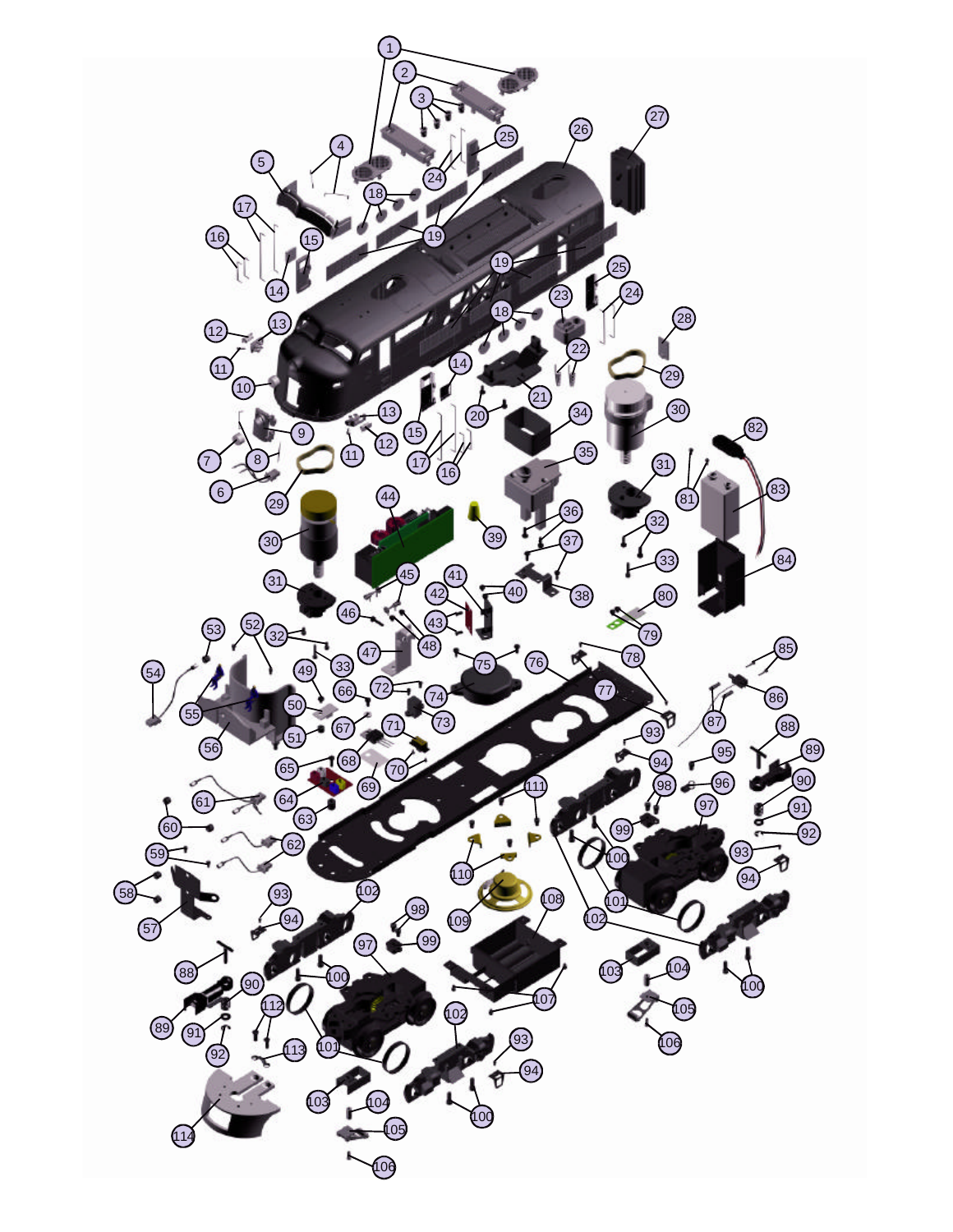## FT A Leading

### Engin e Parts

### Name Part # \$ Price Per Unit 1.) Fan Screen 2.) Detail 3.) Detail 4.) Handrail 5.) Window

- 6.) Bulb
- 7.) Headlight Lens
- 8.) Handrail
- 9.) Bulb Housing
- 10.) Headlight Lens
- 11.) Screw
- 12.) Detail
- 13.) Detail
- 14.) Window
- 15.) Door
- 16.) Handrail
- 17.) Handrail
- 18.) Lens
- 19.) Vent
- 20.) Screw
- 21.) Smoke Unit Funnel
- 22.) Contact Spring
- 23.) Contact Spring Base
- 24.) Handrail
- 25.) Door
- 26.) Body
- 27.) Diaphragm
- 28.) Motor Clip
- 29.) Rubberband
- 30.) Motor
- 31.) Motor Mount
- 32.) Screw, Motor Mount
- 33.) Screw
- 34.) Smoke Unit Pipe
- 35.) Smoke Unit
- 36.) Screw, Smoke Unit
- 37.) Screw
- 38.) Bracket
- 39.) Wire Splicer
- 40.) Screw
- 41.) Bracket
- 42.) Bracket
- 43.) Screw
- 44.) Circuit Board
- 45.) Horn
- 46.) Screw
- 47.) Bracket, Circuit Board
- 48.) Screw
- 49.) Screw
- 50.) Volume Pot
- 51.) Spacer
- 52.) Screw, Engineer Mount
- 53.) Grommet
- 54.) Bulb
- 55.) Enginneer
- 56.) Mount, Engineer
- 57.) Bracket
- 58.) Grommet
- Name Part # \$ Price Per Unit
- 59.) Screw
- 60.) Grommet
- 61.) Bulb
- 62.) Bulb
- 63.) Circuit Board Spacer
- 64.) Circuit Board
- 65.) Screw, Circuit Board
- 66.) Screw
- 67.) Washer
- 68.) Bracket
- 69.) Contact Spring Board
- 70.) Screw, Switch
- 71.) Switch
- 72.) Screw, Battery Port
- 73.) Battery Port
- 74.) Speaker Mount
- 75.) Screw, Speaker Mount
- 76.) Chassis
- 77.) Ladder
- 78.) Screw, Ladder
- 79.) Screw
- 80.)
- 81.) Screw, Battery Housing
- 82.) Battery Leads
- 83.) Battery
- 84.) Battery Housing
- 85.) Screw
- 86.) Wire Harness Plug PCB
- 87.) Spacer
- 88.) T-Rod
- 89.) Coupler
- 90.) Spring
- 91.) Washer
- 92.) E-Clip
- 93.) Screw, Ladder
- 94.) Ladder
- 95.) Screw, Wire Strap
- 96.) Wire Strap
- 97.) Truck
- 98.) Screw, Pickup Insulator (Top)

103.)Pickup Insulator (Bottom)

107.)Screw, Speaker Housing 108.)Speaker Housing

- 99.) Pickup Insulator (Top)
- 100.)Screw, Truckside
- 101.)Traction Tire 102.)Truckside

104.)Spacer 105.)Pickup 106.)Screw, Pickup

109.)Speaker

114.)Pilot

110.)Bracket, Speaker 111.)Screw, Speaker Bracket 112.)Screw, Pilot Bracket 113.)Bracket, Pilot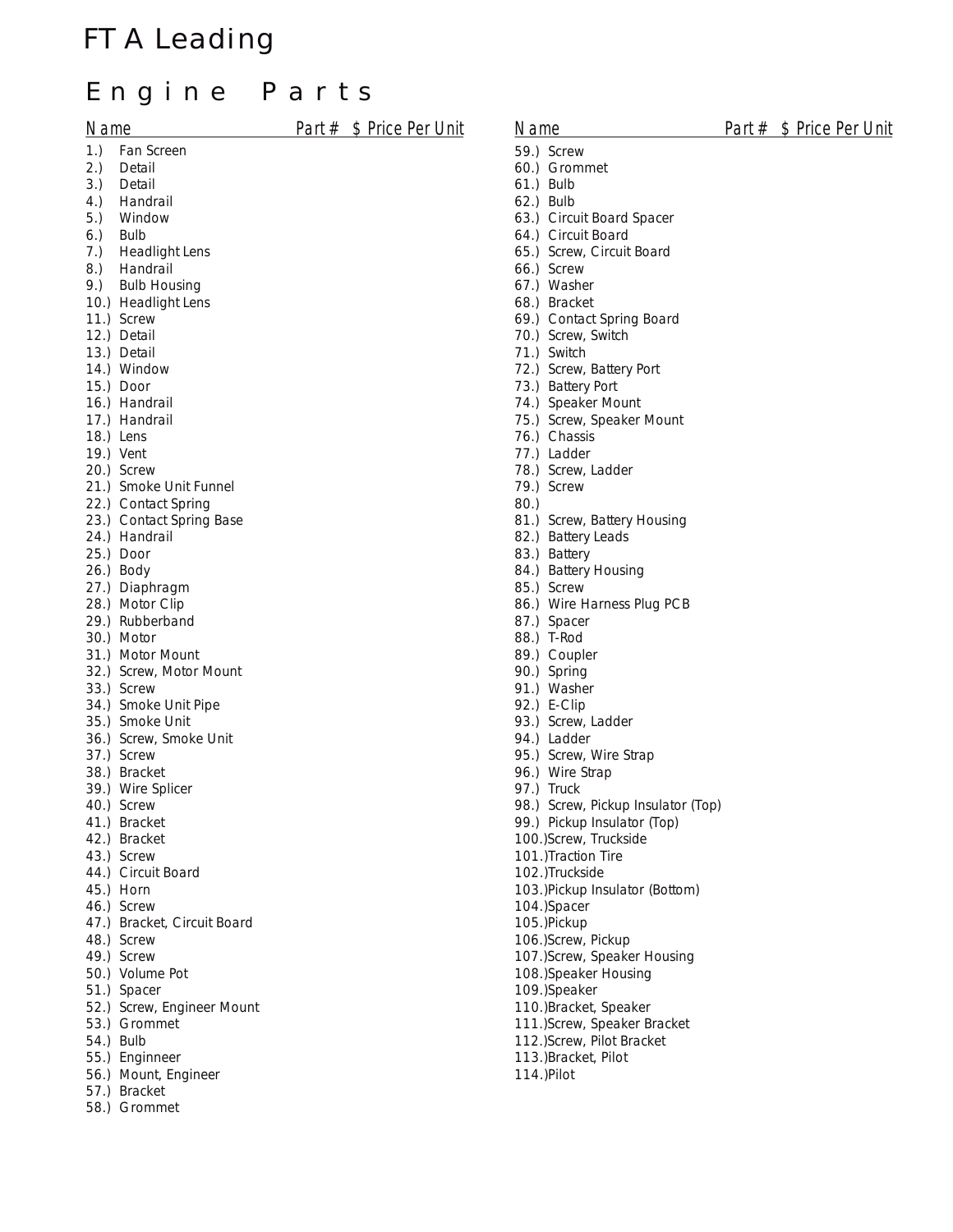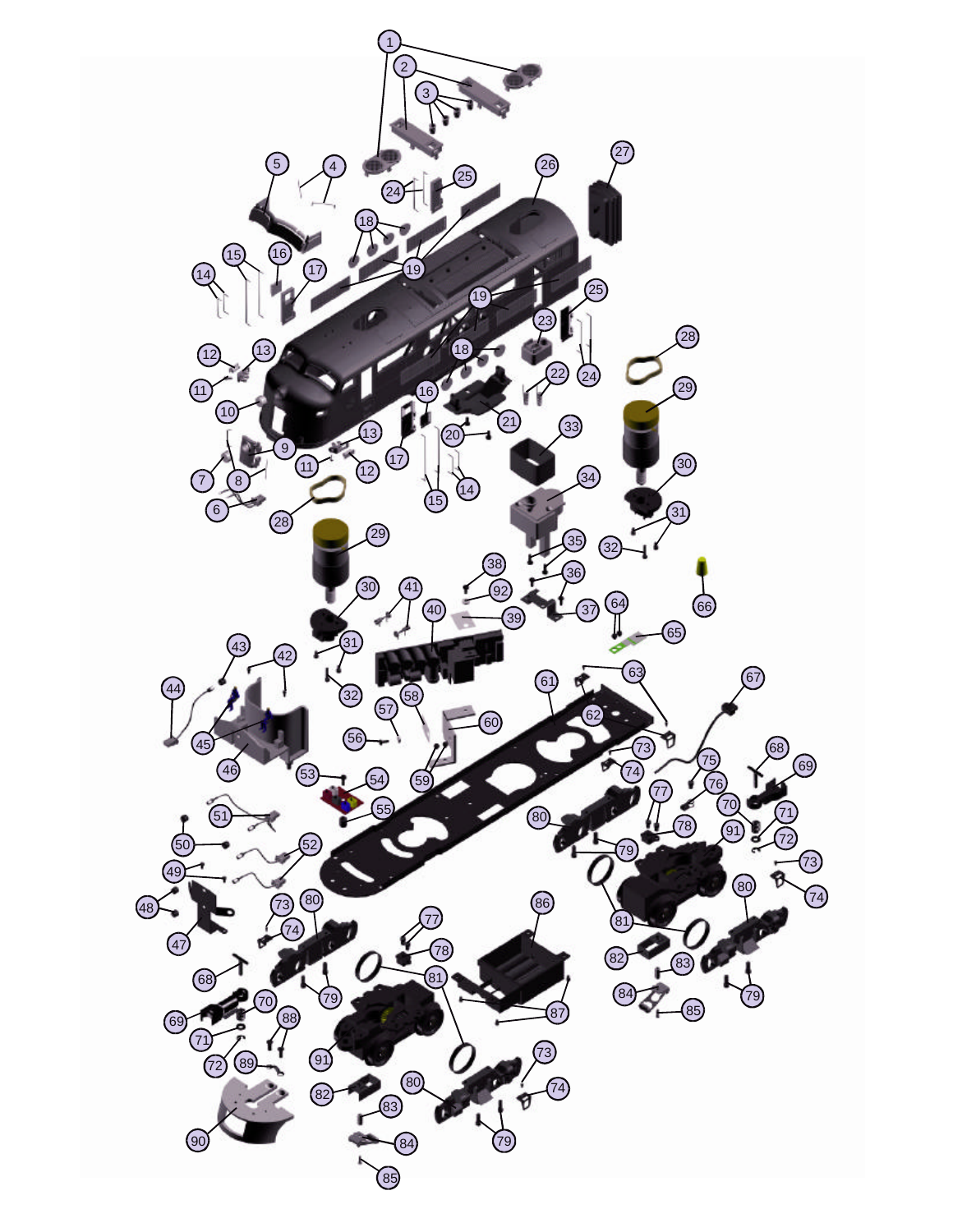## FT A Trailing

### Engin e Parts

### Name Part # \$ Price Per Unit 1.) Fan Screen 2.) Detail 3.) Detail 4.) Handrail 5.) Window 6.) Bulb 7.) Lens 8.) Handrail 9.) Bulb Housing 10.) Lens 11.) Detail

- 12.) Detail
- 13.) Detail
- 14.) Handrail
- 15.) Handrail
- 16.) Window
- 17.) Door
- 18.) Lens
- 19.) Vent
- 20.) Screw
- 21.) Smoke Unit Funnel
- 22.) Contact Spring
- 23.) Contact Spring Base
- 24.) Handrail
- 25.) Door
- 26.) Body
- 27.) Diaphragm
- 28.) Rubberband
- 29.) Motor
- 30.) Motor Mount
- 31.) Screw, Motor Mount
- 32.) Screw
- 33.) Smoke Unit Pipe
- 34.) Smoke Unit
- 35.) Screw, Smoke Unit
- 36.) Screw
- 37.) Bracket
- 38.) Screw
- 39.) Plate
- 40.) Circuit Board
- 41.) Horn
- 42.) Screw, Engineer Mount
- 43.) Grommet
- 44.) Bulb
- 45.) Engineer
- 46.) Engineer Mount
- 47.) Bracket
- 48.) Grommet
- 49.) Screw
- 50.) Grommet
- 51.) Bulb
- 52.) Bulb
- 53.) Screw, Circuit Board
- 54.) Circuit Board
- 55.) Spacer, Circuit Board
- 56.) Screw
- 57.) Washer
- 58.) Plate

- Name Part # \$ Price Per Unit
- 59.) Screw
- 60.) Bracket
- 61.) Chassis
- 62.) Ladder
- 63.) Screw, Ladder
- 64.) Screw
- 65.) Screw, Circuit Board
- 66.) Wire Splicer
- 67.) Harness
- 68.) T-Rod
- 69.) Coupler
- 70.) Spring
- 71.) Washer
- 72.) E-Clip
- 73.) Screw, Ladder
- 74.) Ladder
- 75.) Screw, Wire Strap
- 76.) Wire Strap
- 77.) Screw, Pickup Insulator (Top)
- 78.) Pickup Insulator (Top)
- 79.) Screw, Truckside
- 80.) Truckside
- 81.) Traction Tire
- 82.) Pickup Insulator (Bottom)
- 83.) Spacer, Pickup
- 84.) Pickup
- 85.) Screw, Pickup
- 86.) Speaker Housing (Emtpy)
- 87.) Screw, Speaker Housing (Empty)
- 88.) Screw, Pilot
- 89.) Bracket, Pilot
- 90.) Pilot
- 91.) Truck
- 92.) Washer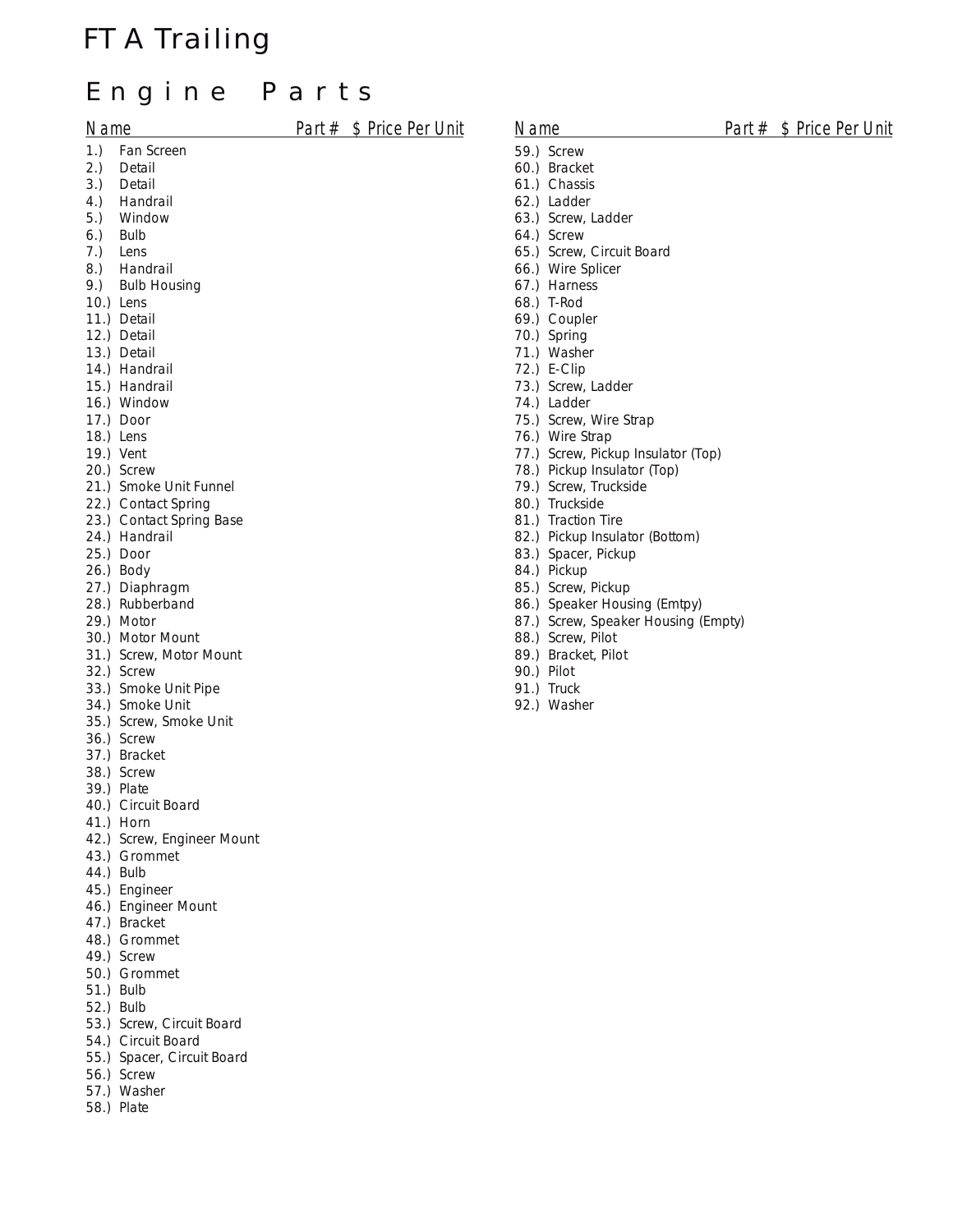